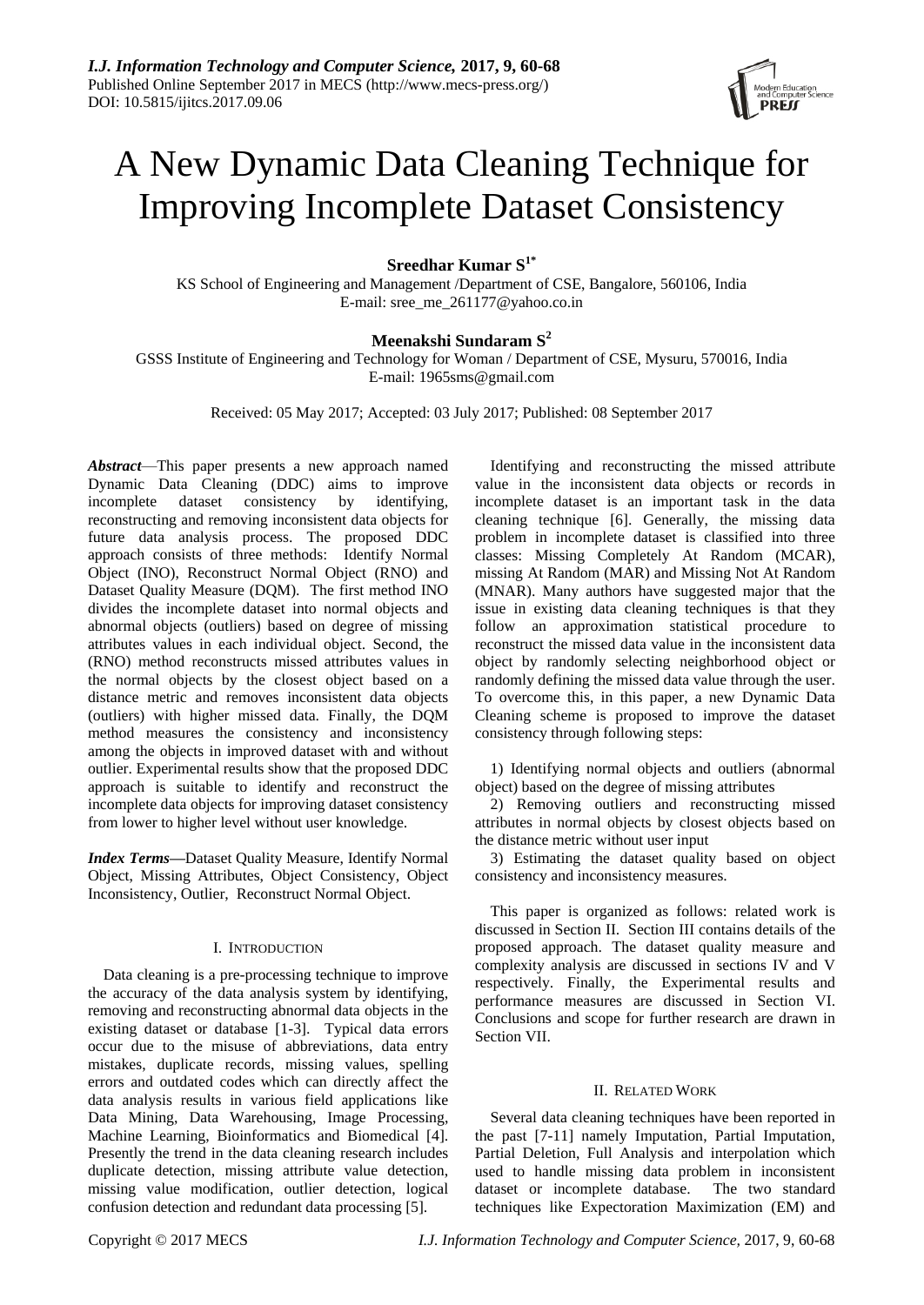likelihood optimization with gradient method were described in [12-14]. These two techniques are intended for estimating the parameters of Bayesian network and subsequently they solve the data missing at random (MAR) problem in inconsistent dataset or incomplete dataset. The performance of these techniques is limited by many factors: (i) they are following iterative procedure, (ii) they need inference of a Bayesian network to estimate parameters and (iii) they are immovable in local optima. Mohan et al. [15] designed a non-iterative with closed form approach to estimate consistent parameters for missing data errors like MCAR, MAR and MNAR in incomplete dataset without inference of a Bayesian network.

Another technique called Multiple Imputation (MI) was discussed in [16-18] to reconstruct the single missed value by multiple values with multiple times in incomplete dataset. This technique follows three phases to reconstruct the missed value in inconsistent object or instance in incomplete dataset. First phase, it replaces each missing value with a set of *m* reasonable values that represent the improbability nearly the right value to impute and subsequently it generates *m* imputed complete datasets, where *m* denotes the number of times. In the next phase, it analysis *m* imputed complete datasets by using standard statistical procedures. Finally, the results of  *analysis from the*  $*m*$  *imputed complete* datasets are combined to produce inferential results without missed data.

The authors Mirkes et al. in [21] have designed a data preprocessing system of non-stationary Markov models which used to handle missed data in inconsistent healthcare dataset. Another method called Full Information Maximum Likelihood was reported by many authors in [19-20]. This FIML method is aimed to reconstruct the missed data in incomplete dataset by statistical model such as structured equation model or growth model without the misleading resulting from the imputed values. The FIML method could estimate the population parameters to construct the analysis model based on the available information in incomplete dataset, where finding the parameter values that exploit the possibility of making the available information given the parameters. In [23], the authors Melissa et al. were presented an imputation scheme called Multiple Imputation Chained Equation (MICE). The MICE scheme is intended to reconstruct the missing data in the incomplete dataset. The authors suggested that the MICE scheme could not have same theoretical justification compare to other existing imputation techniques.

Bukola et al. (2017) [24] presented another preprocessing scheme to improve the data quality in web server log file. This scheme is aimed to reconstruct the data quality over the university web server log file by identifying and removing the intrusion data from file. They suggested the pre-processing scheme is processing the log file through four stages including Data Conversion, Session Identification, Data Cleaning and Data Discretization. Another pre-processing scheme was reported by Sameer and Navjot in [25] to improve the

quality of small dataset. This pre-processing scheme uses the improved fuzzy technique that used to reconstruct the inconsistent small dataset into consistent dataset. The authors claimed that the pre-processing scheme is well supported to improve the data classifier accuracy.

In [26] the authors Kavithakumar and chadrasekaran presented two different algorithms namely Context Dependent Attribute Correction and Context Independent Attribute Correction to reconstruct the attribute quality in inconsistent dataset without user input. The first method Context Dependent Correction is used to reconstruct the inconsistent attribute value in record based on association rules. Similarly, the Context Independent Correction method aimed to correct the unreliable attribute value in inconsistent record based on clustering technique. They suggested that the Context Dependent Correction is produced better result than Context Independent Correction without external reference data point. Anosh et al. (2017) [27] reported a survey of data preprocessing techniques and tools. They estimated the performance of many data pre-processing techniques and tools (YALE, ALTERYX and WEKA) through testing over the different datasets. The authors suggested and determined through the experimentation results, that the pre-processing technique is better suitable to improve the data consistency in data warehouse by cleansing, standardizing, correction, matching and transformation respectively. A brief discussion of the steps involved in the proposed DDC technique is presented in the next section.

#### III. PROPOSED DYNAMIC DATA CLEANING

In this section, detail of the proposed Dynamic Data Cleaning approach is presented. The proposed approach contains three stages. In the first stage, the INO process divides a dataset into normal objects and irregular objects based on degree of missing attributes in each individual object in the dataset. In the second stage, the proposed approach removes the abnormal objects (outlier) with high degree of missing attributes and reconstructs the normal objects with lesser number of missing attributes based on the RNO method. Finally, the proposed DDC approach estimates the object consistency and inconsistency over the improved dataset, based on the DQM scheme. The stages are involved in the DDC approach is illustrated in Fig. 1 and the methods are described in the subsections below.

# *A. Identify Normal Object*

INO identifies normal and abnormal objects over incomplete dataset by tracing the degree of missing attribute values in each individual object. It consists of three steps. The first step, it computes the degree of missing attributes  $(DM_i)$  over each individual object in the incomplete dataset  $X = x_i$  for  $i = 0,1,2,..., n$ , where *n* denotes the size of the dataset *X* and is defined in the equation (1) as: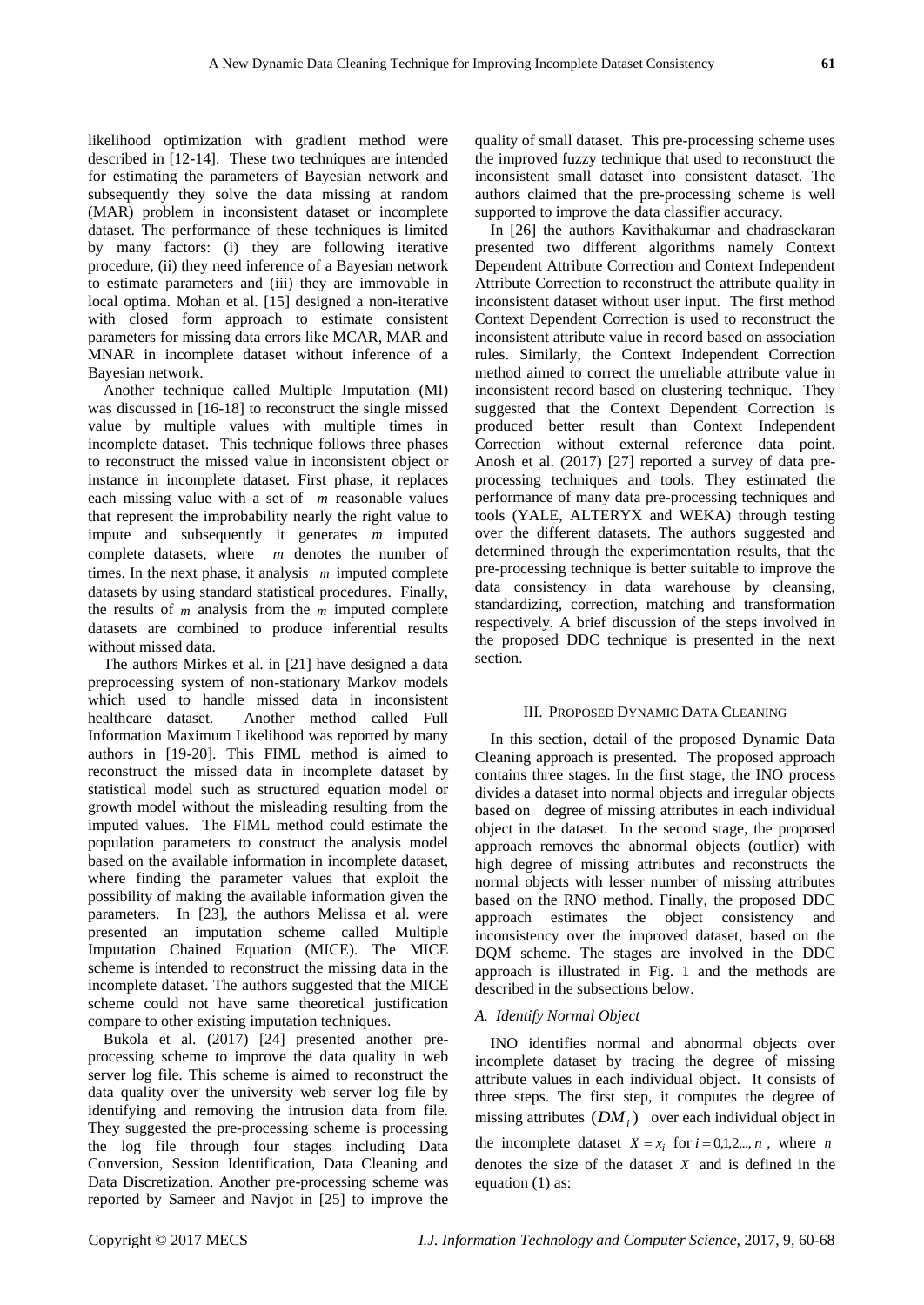$$
DM_{i} = \left\{ \sum_{i=0}^{n} \sum_{j=0}^{N} x_{ij} \middle| \text{ and } \left\{ x_{ij} = \begin{cases} 1 & x_{ij} = ? \\ 0 & x_{ij} \neq ? \end{cases} \right\} \right\}
$$
 (1)

where  $x_{ij}$  denotes the  $j^{th}$  attribute value in the  $i^{th}$ object belonging to the dataset *X* , *N* describes the number of attributes in the object for  $j = 0,1,.., N$ ,  $x_{ij} = ?$ represents the condition which describes that the  $j<sup>th</sup>$ attribute value is missed in the  $i^{th}$  object of incomplete dataset *X*,  $x_{ij} \neq ?$  denotes the condition of  $j^{th}$  attribute value in the  $i^{th}$  object is not missed and *n* represents the size of the dataset *X* for  $i = 0,1,..., n$ . In the second step, it confirms if the object is consistent or inconsistent through the degree of missing attributes of each object *DM<sup>i</sup>* in the three cases:

1) If the degree of missing attributes in the  $i<sup>th</sup>$  object does not exceed the threshold value zero  $(DM_i = 0)$  it then confirms that the  $i^{th}$  object is normal with a high consistency.

2) If the degree of missing attributes in the  $i<sup>th</sup>$  object  $DM_i$  is not equal to zero and does not exceed the threshold  $(DM_i > 0 \& \& DM_i \leq 3)$  then it means that the *i*<sup>th</sup> object is normal and needs to be reconstructed with its missing attributes values.

3) If the degree of missing attributes of the object  $DM_i$  exceeds the threshold  $(DM_i > 3)$  it then confirms that the  $i^{th}$  object is an abnormal (outlier) and it has to be ignored.

Based on the above three cases, the incomplete dataset *X* is partitioned into two clusters namely  $C_1$ , and  $C_2$ through degree of missed attributes or data in the objects. The first cluster  $C_1$  contains consistent objects with 0 to 2 degree missed attributes data. The second cluster  $C_2$ contains inconsistent objects (outliers) with above three degree missed attributes values. However, the threshold (limited number of missed attributes data) range is not constant in the proposed DDC approach and it disagrees among the incomplete datasets based on the number of attributes.

#### *B. Reconstruct Normal Object*

The RNO method aims to reconstruct the missed attribute values in normal objects based on its closest object. It consists of three steps. In the first step, it identifies the object with missed attributes data. In the next step, it finds the closest object with a higher similarity of object with the missed attributes in the same cluster based on the Euclidean distance metric  $D_{(C_{1k}, C_{1r})}$ 

as defined in the equation (2) given below:

$$
D_{r(C_{1k},C_{1})} = \left\{ \sum_{r=0}^{m} \sum_{j=0}^{N} d(C_{1kj}, C_{1rj}) \middle| \begin{aligned} \forall C_{1rj} \in C_{1r}, C_{1r} \in C_{1}, \\ \forall C_{1kj} \in C_{1k} \text{ and } C_{1} \in X \end{aligned} \right\}
$$
(2)

where *m* represents the number of normal objects or size of the cluster  $C_1$  for  $r = 0,1,2,...,m$ , *r* describes the  $r^{th}$  object in  $C_1$ ,  $d(C_{1kj}, C_{1rij})$  denotes the Euclidean distance between  $k^{th}$  and  $r^{th}$  objects in  $C_1$  and is defined in the equation (3) as:

$$
d(C_{1kj}, C_{1rj}) = \left[ (C_{1kj} - C_{1rj})^2 \right]^{1/2}
$$
 (3)

where,  $C_{1kj}$  denotes the  $j<sup>th</sup>$  attribute value in  $k<sup>th</sup>$  object that belongs to the  $C_1$ ,  $C_{1rj}$  represents the  $j<sup>th</sup>$  attribute value in  $r^{th}$  object in  $C_1$ . In the last step, it reconstructs the objects with missed attributes by its closest object with a higher similarity that belongs to the  $C_1$  cluster in *X* and the algorithm is described hereunder.



Fig.1. Functional Diagram of DDC Approach

#### *C. Algorithm*

Input: Incomplete Dataset *X* Containing *n* Objects  ${x_0, x_1, \ldots, x_n}$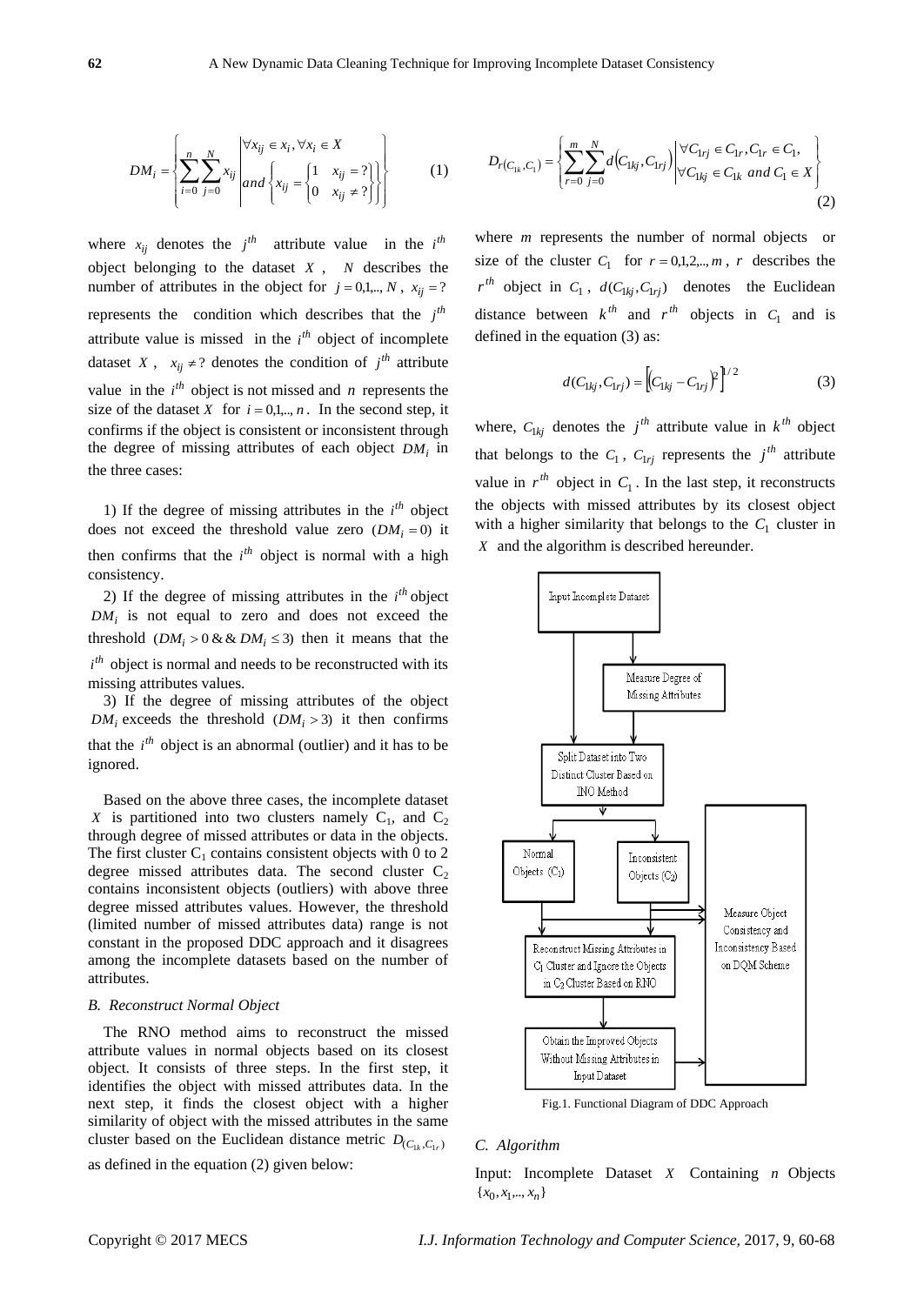Output: Complete Dataset *X* Containing *m* Objects Begin

- 1. Measure the degree of missed attributes  $DM_i$  over each individual data object in  $X = x_{ij}$  for  $i = 1, 2, ..., n$ ,  $j = 1, 2, ..., N$  as described in Equation (1)
- 2. Split the dataset  $X$  into two clusters  $C_1$  (normal objects) and  $C_2$  (outliers) based on the degree of missed attributes as described in subsection III.A.
- 3. Reconstruct the normal data objects with missed attributes in cluster  $C_1$  by its closest data object within the same cluster for  $r = 0,1,2,...,m$  as expressed in subsection III.B.
- 4. Remove the incomplete data objects with higher degree of missed attributes values in  $C_2$  and update the dataset *X*
- 5. Modify the dataset *X* with reconstructed normal objects results.

End

#### IV. DATASET QUALITY MEASURE STAGE

This stage presents a new technique called Dataset Quality Measure (DQM). The proposed technique aims to estimate the quality of the dataset by measuring the consistency and inconsistency over objects in the dataset. It consists of two measures: Object Inconsistency Measure (OIM) and Object Consistency Measure (OCM). The measures are described in the subsections below.

#### *A. Object Inconsistency Measure*

This *OIM* method measures the inconsistency over dataset *X* by tracing the missing attributes in each individual object for  $i = 0,1,...,n$ , where X denotes the data set,  $n$  represents the size of the dataset  $X$  and is defined in the equation (4) as:

$$
OIM(X) = \left\{ \frac{NIO}{n} \times 100 \right\}
$$
 (4)

where *NIO* denotes the number of inconsistency objects in the dataset *X* . Next, the notation *NIO* is computed through tracing the missed attributes over the each individual object in  $X$  and is defined in the equation  $(5)$ as:

$$
NIO = \left\{ \sum_{i=0}^{n} \sum_{j=0}^{N} x_{ij} \middle| \text{ where } \begin{cases} 0 & x_{ij} \neq ? \\ 1 & x_{ij} = ? \\ 1 & \sum x_{i} \ge 1 \end{cases} \right\}
$$
(5)

where  $\sum_{n=1}^{N}$ *j*  $x_{ij}$  denotes the sum of number of missed

attributes in the  $i^{th}$  object in dataset  $X$ ,  $x_{ij}$  represents the  $j<sup>th</sup>$  attribute in  $i<sup>th</sup>$  object that belongs to  $X$ ,  $N$ denotes the number of attributes, *n* describes the size of dataset *X* and  $\sum x_i \ge 1$  describes the condition of sum of number of missed attributes values in  $i<sup>th</sup>$  object which is higher or equal to one.

# *B. Object Consistency Measure*

The *OCM* method measures the objects consistency over the dataset *X* through the process of tracing the missed attributes in each individual object for  $i = 0,1,..,n$ , where  $X$  denotes the dataset and  $n$  represents the size of the dataset  $X$  and is defined in the equation (6) as:

$$
OCM(X) = \left\{ \frac{NCO}{n} \times 100 \right\}
$$
 (6)

where, *NCO* denotes the number of inconsistency objects which belong to the dataset *X* . The notation *NCO* is computed by tracing the objects without the missing attributes over the dataset *X* and is computed by

$$
NCO = \left\{ \sum_{i=0}^{n} \sum_{j=0}^{N} x_{ij} \middle| \text{ where } \begin{cases} 1 & x_{ij} \neq ? \\ 0 & x_{ij} = ? \\ 1 & \sum x_{i} = N \end{cases} \right\}
$$
(7)

where  $\sum_{n=1}^{N}$ *j*  $x_{ij}$  denotes the count of non-missed attributes in the  $i^{th}$  object in the dataset X,  $x_{ij}$  represents the  $j^{th}$ attribute in  $i^{th}$  object that belongs to the  $X$ ,  $\sum x_i = N$ describes the condition of sum of number of non-missed attributes values in  $i<sup>th</sup>$  object which is equal to N, n denotes the size of the dataset  $X$  and  $N$  represents the number of attributes.

#### V. COMPLEXITY ANALYSIS

This section discusses in detail the computational complexity of the proposed DDC scheme. The INO method requires time  $O(nN + n)$  to measure the degree of missed attributes over each individual object in dataset *X* and split the dataset into two groups normal objects and outliers respectively, where *n* represents the number of objects in dataset  $X = x_i$  for  $i = 0,1,2,...,n$  and *N* denotes the number of attributes in object  $x_i = x_{ij}$  for  $j = 0,1,2,..., N$ . The RNO method in the proposed scheme consumes time  $O(km)$  to reconstruct normal objects with missed attributes values by its closest normal object, where  $k$  represents the number of normal objects with missed attributes values have been reconstructed, *m* denotes the number of normal objects in the dataset *X* .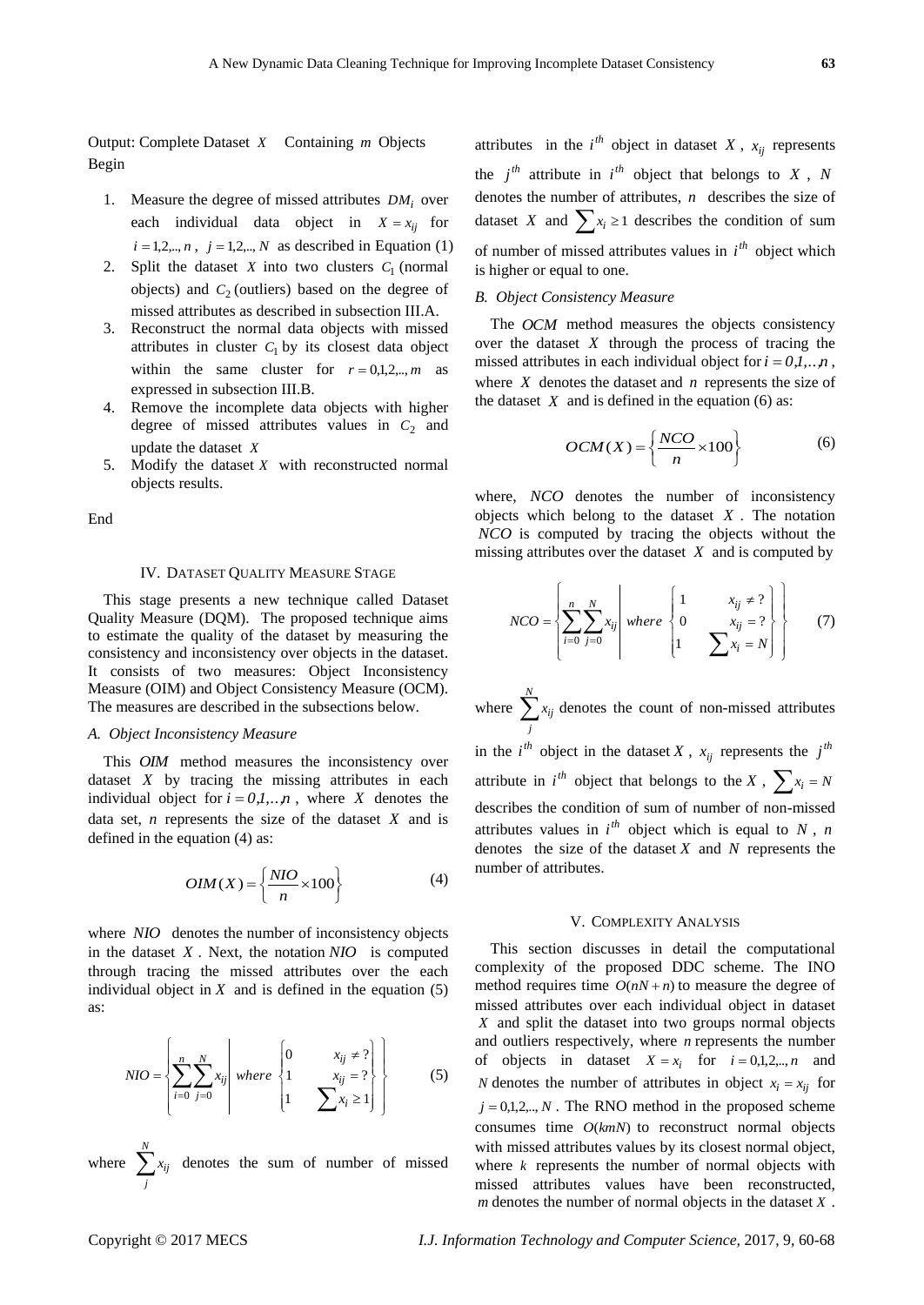Next, the DQM scheme requires time  $O(mN)$  and  $O(nN)$  to estimate the consistency and inconsistency over the dataset without and with outliers, respectively. Overall, the proposed DDC technique requires time  $O(nN + n + kmN + mN)$  to trace inconsistent data objects and to improve the dataset consistency.

#### VI. RESULTS AND DISCUSSIONS

The proposed Dynamic Data Cleaning (DDC) approach is experimented on 100 incomplete UCI datasets with different size as presented in this section. A subset of the inconsistent dataset containing six UCI sample incomplete datasets [22] including Mamographics\_Masses, Deematology, Heart\_dises1, Heart\_dises2, Heart\_dises3 and Horse\_Colic including its size and number of attributes are presented in Table1.

Table 1. Sample Incomplete UCI Datasets

| <b>UCI</b> dataset $(X)$   | <b>Dataset</b><br>Size $(n)$ | Number of<br>Attributes $(N)$ |
|----------------------------|------------------------------|-------------------------------|
| <b>Mamographics Masses</b> | 961                          | 06                            |
| Deematology                | 366                          | 35                            |
| Heart dises1               | 304                          | 14                            |
| Heart dises2               | 294                          | 14                            |
| Heart dises3               | 123                          | 14                            |
| Horse Colic                | 306                          | 28                            |

Initially, the proposed DDC approach estimates the level of consistency (*OCM*) and inconsistency (*OIM*) in % among the objects in the incomplete dataset based on DQM scheme as described in section IV. The count of objects with missing attributes *NIO* and objects

without missing attributes (*NCO*) are estimated on seven UCI datasets Mamographics Masses, Deematology, Heart dises1, Heart dises2, Heart dises3 and Horse Colic, respectively and the results are presented in Table 2. Then, the level of consistency *OCM* and inconsistency *OIM* are measured in % on the UCI datasets and the results are 83.36, 97.81, 98.01, 0.340, 2.0, 2.0 and 13.63, 2.187, 1.98, 99.65, 99.18, 98.0 respectively. The measured results are incorporated in Table 3. It is clearly noticed from Table 3, that the first three UCI datasets associate with higher consistency and lesser inconsistency objects; likewise, the second three datasets also associate with lower consistency and higher inconsistency objects. Fig 2 shows the level of consistency and inconsistency of the incomplete UCI datasets which presented in Table 3.

Next, the proposed DDC approach is traced the normal objects and outliers on datasets as described in the subsection III.A and similarly the process of reconstruction of normal objects with missing attributes on datasets as defined in subsection III.B. The experiment on seven UCI datasets including Mamographics\_Masses, Deematology, Heart\_dises1, Heart\_dises2, Heart\_dises3 and Horse\_Colic are described below.

**Mamographics\_Masses:** This dataset contains 961 objects with six attributes. First, the INO method identified 830 normal objects with zero degree missed attribute, 101 normal objects with lesser degree of missed attributes and 30 abnormal objects with a higher degree of missing attributes data respectively over the dataset and these results are presented in Table 4. Subsequently, the RNO method reassembled the missed attributes in the 101 normal objects by its closest objects and this modified dataset is given in Table 5.

Table 2. Results of Objects with Missed Data and Objects without Missed Data on UCI Incomplete Dataset

| <b>UCI</b> Dataset $(X)$ | Number of Objects<br>with Missed Data $(NIO)$ | Number of Objects without<br>missed data $(NCO)$ |  |
|--------------------------|-----------------------------------------------|--------------------------------------------------|--|
| Mamographics_Masses      | 131                                           | 830                                              |  |
| Deematology              | 08                                            | 358                                              |  |
| Heart dises1             | 06                                            | 297                                              |  |
| Heart dises2             | 293                                           | $_{01}$                                          |  |
| Heart dises3             | 122                                           | $_{01}$                                          |  |
| Horse Colic              | 294                                           | 06                                               |  |

Table 3. Result of Object Consistency and Object Inconsistent Measures on the UCI Incomplete Dataset

| <b>UCI</b> Datasets $(X)$ | <b>Dataset</b><br>Size $(n)$ | Dataset Inconsistent<br>Level $_{OIM(X)}$ in % | <b>Dataset Consistent</b><br>Level $_{OCM(X)}$ in % |
|---------------------------|------------------------------|------------------------------------------------|-----------------------------------------------------|
| Mamographics_Masses       | 961                          | 13.63                                          | 86.36                                               |
| Deematology               | 366                          | 2.187                                          | 97.81                                               |
| Heart dises1              | 304                          | 1.9801                                         | 98.01                                               |
| Heart dises2              | 294                          | 99.659                                         | 0.340                                               |
| Heart dises3              | 123                          | 99.186                                         | 0.82                                                |
| Horse Colic               | 306                          | 98.0                                           | 2.0                                                 |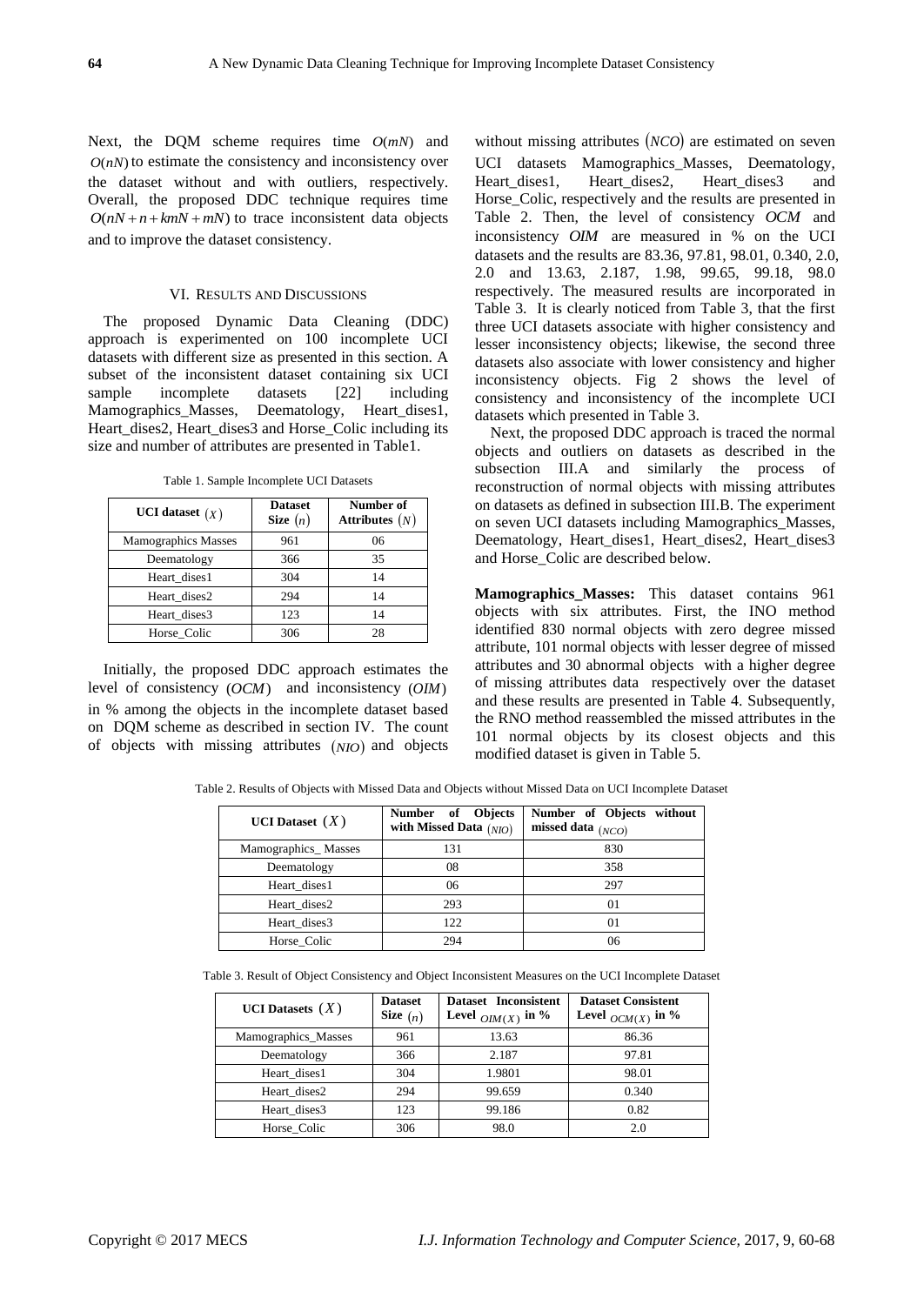

Fig.2. Result of Consistency and Inconsistency Measures on Incomplete UCI Dataset

**Deematology:** The proposed DDC scheme was tested on this dataset with 366 objects. First, it identified the 358 normal objects with zero degree of missing data, 08 normal objects with lesser degree of missing attributes and 0 outliers based on the INO method. The results are incorporated in Table 4. Then, the RNO method reconstructed the missed attributes in the 8 normal objects based on flanking objects and the improved dataset is presented in Table 5.

Heart dises1: The INO identifies 297 normal objects without missing data, 06 normal objects with lesser degree of missing attributes values and 0 outliers over the dataset and the results are given in Table 4. The process of RNO reconstructed the missing attributes in 6 normal objects through its closest objects and correspondingly this modified dataset is presented in Table 5.

**Heart\_dises2:** In this dataset, the INO method identified 01 normal object with zero degree missing data, 271 normal objects with lesser degree of missing attributes and 22 abnormal objects respectively. The result of this dataset indicated in Table 4. Next, the RNO scheme

restored the missing attributes values over 271 normal objects by its closest object and the improved dataset with 272 normal objects is incorporated in Table 5.

Heart dises3: The INO identifies 01 normal object with zero degree missing data, 116 normal objects with lesser degree of missing attributes and 06 outliers over this dataset with the results being presented in Table 4. Similarly, the RNO method recreated the missed attributes values in 116 normal objects through its closest objects and this modified dataset with 117 objects is presented in Table 5.

**Horse** Colic: This dataset contains 306 objects with six attributes. The INO method identifies 06 complete objects with zero degree missing data, 125 normal objects with lesser degree of missing attributes and 175 irregular objects with a higher degree of missing attributes values. These measurements are presented in Table 4. Similarly, the RNO method is reconstructed 125 normal objects with missed attributes by its closest objects and the result is presented in Table 5.

| <b>UCI</b> Datasets $(X)$ | Normal Objects $(C_1)$                                     | Abnormal Objects $(C_2)$                                             |                                                                |
|---------------------------|------------------------------------------------------------|----------------------------------------------------------------------|----------------------------------------------------------------|
|                           | Number of Objects<br><b>Without Missed</b><br>Data $(m-k)$ | Number of Objects<br>with Lesser Degree<br><b>Missed Data</b><br>(k) | Number of Objects with<br>Higher Degree Missed Data<br>$(n-m)$ |
| Mamographics_Masses       | 830                                                        | 101                                                                  | 30                                                             |
| Deematology               | 358                                                        | 08                                                                   | 00                                                             |
| Heart dises1              | 297                                                        | 06                                                                   | 00                                                             |
| Heart dises2              | 01                                                         | 271                                                                  | 22                                                             |
| Heart dises3              | 01                                                         | 116                                                                  | 06                                                             |
| Horse Colic               | 06                                                         | 125                                                                  | 175                                                            |

Table 4. Result of DDC Approach Tested on UCI Incomplete Dataset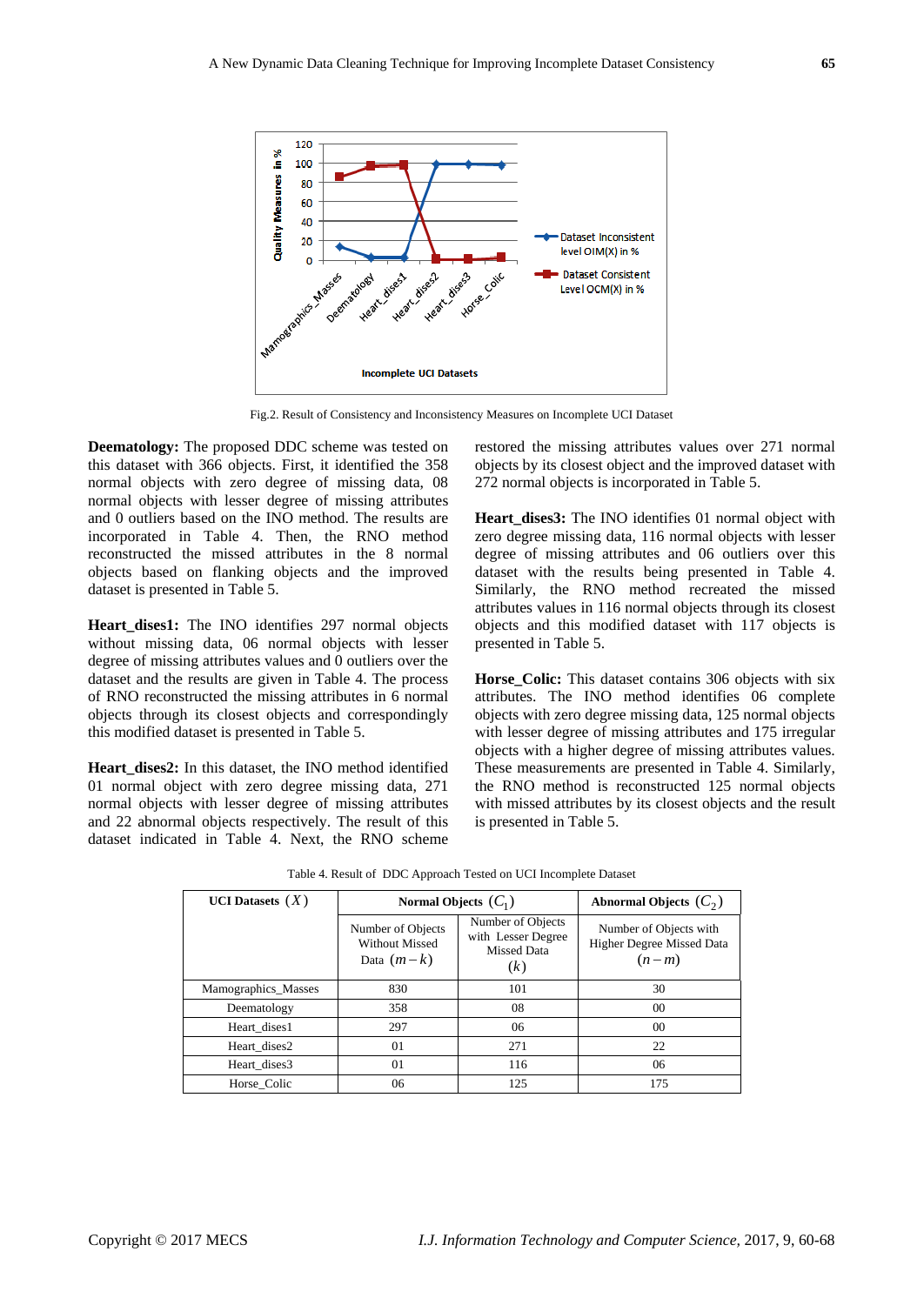| <b>UCI</b> Dataset $(X)$ | <b>After the Reconstruction Process</b>     |                                                       |                                                   |                                                    |
|--------------------------|---------------------------------------------|-------------------------------------------------------|---------------------------------------------------|----------------------------------------------------|
|                          | Number of<br><b>Complete Objects</b><br>(m) | <b>Number of Incomplete</b><br><b>Objects</b> $(n-m)$ | <b>Dataset Consistency</b><br>Level $OCM(X)$ in % | <b>Dataset Inconsistency</b><br>Level $OM(X)$ in % |
| Mamographics_Masses      | 931                                         | 30                                                    | 96.87                                             | 3.121                                              |
| Deematology              | 366                                         | 00                                                    | 100                                               | 0.0                                                |
| Heart dises1             | 303                                         | 0 <sup>0</sup>                                        | 100                                               | 0.0                                                |
| Heart dises2             | 272                                         | 22                                                    | 92.51                                             | 7.48                                               |
| Heart dises3             | 117                                         | 06                                                    | 95.121                                            | 4.87                                               |
| Horse Colic              | 125                                         | 175                                                   | 41.66                                             | 58.33                                              |

Table 5. Result of Object Consistency and Object Inconsistency Measures Obtained DQM Scheme on Improved Dataset with Outlier

Table 6. Result of Object Consistency and Object Inconsistency Measures Obtained with DQM Scheme on Improved Dataset without Outlier

| <b>UCI Dataset</b>  |                                          | <b>Improved Dataset Without Outliers</b> |                                                |                                                          |
|---------------------|------------------------------------------|------------------------------------------|------------------------------------------------|----------------------------------------------------------|
|                     | Incomplete<br><b>Dataset Size</b><br>(n) | <b>Dataset Size</b><br>(m)               | <b>Dataset</b><br>Consistency<br>$OCM(X)$ in % | <b>Dataset</b><br><b>Inconsistency</b><br>OIM $(X)$ in % |
| Mamographics_Masses | 961                                      | 931                                      | 100                                            | 0.0                                                      |
| Deematology         | 366                                      | 366                                      | 100                                            | 0.0                                                      |
| Heart dises1        | 303                                      | 303                                      | 100                                            | 0.0                                                      |
| Heart dises2        | 294                                      | 272                                      | 100                                            | 0.0                                                      |
| Heart dises3        | 123                                      | 117                                      | 100                                            | 0.0                                                      |
| Horse Colic         | 306                                      | 125                                      | 100                                            | 0.0                                                      |



Fig.3. Results of Consistency and Inconsistency Measures on Improved UCI Dataset with Outliers



Fig.4. Results of Consistency and Inconsistency Measures on UCI Improved Dataset without Outliers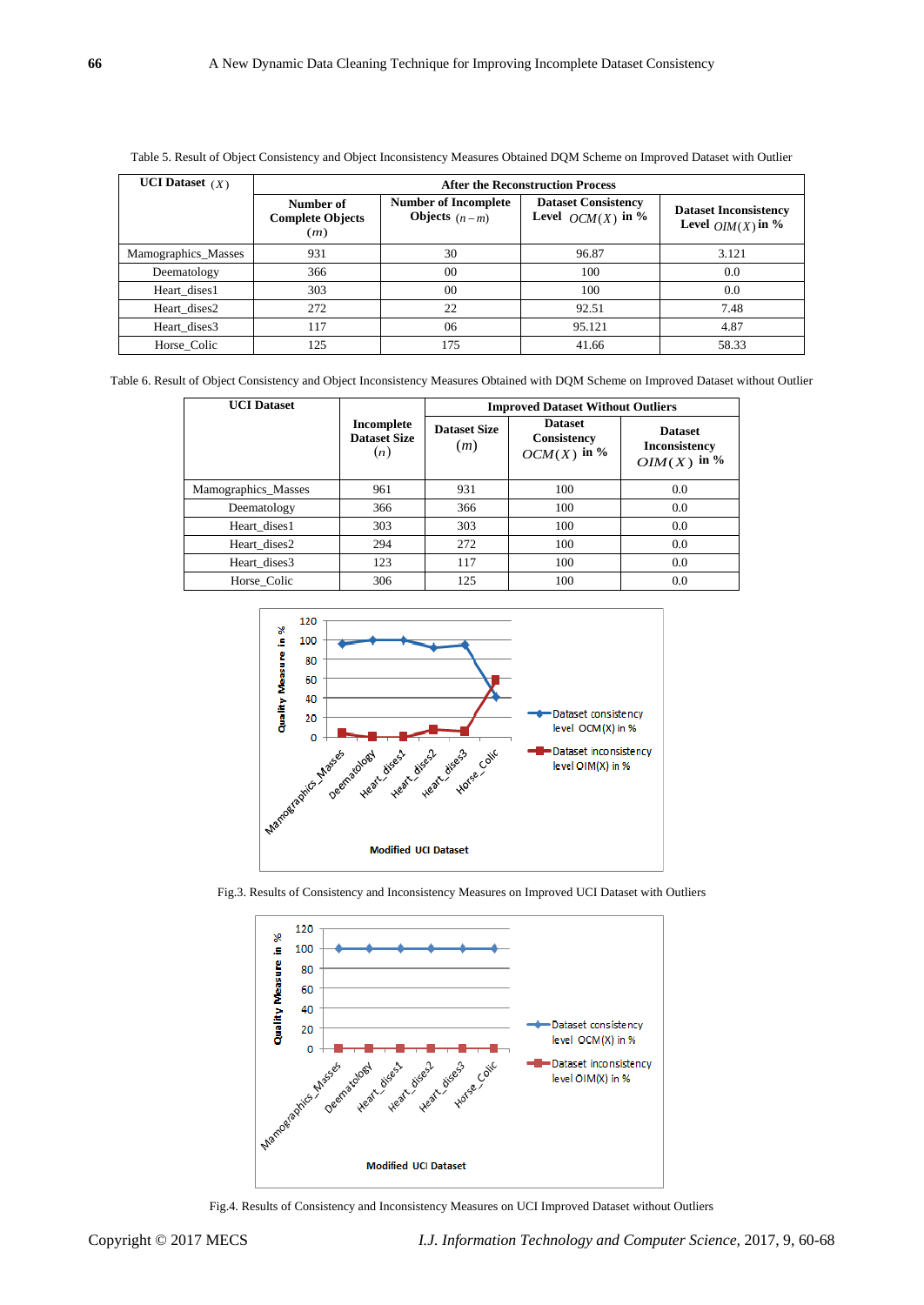Finally, the Data Quality Measure (DQM) estimates the consistency and inconsistency of objects in % over the improved UCI datasets with and without abnormal objects as presented in Table 4. First, the DQM is calculated the consistency and inconsistency among the objects in improved UCI datasets with abnormal data in % and obtained as 96.87, 100, 100, 92.51, 95.121, 41.66 and 3.12, 0.0, 0.0 7.48, 4.87, 58.33 respectively. The results are incorporated in Table 5. Similarly, the same measures were carried out on improved UCI datasets without outliers as presented in Table 4 and the estimated results are given as 100, 100, 100, 100, 100, 100 and 0.0, 0.0, 0.0, 0.0, 0.0, 0.0 respectively. The quality measured results are incorporated in Table 6. Fig. 3 shows the consistency measures on improved UCI datasets with outliers and similarly the Fig. 4 is illustrated the inconsistency measure of improved UCI datasets without abnormal objects. Experimental results show that the proposed DDC approach is simple and effective for improving incomplete dataset consistency from lower level to higher level through identifying normal objects and abnormal objects (outliers) over the incomplete dataset based on the degree of missing attributes without user input. All these techniques are experimented on the Dell/ T4500 machine with 2 GB RAM running windows7.

### VII. CONCLUSION

In this paper, a new approach called Dynamic Data Cleaning (DDC) is presented. This approach aims to reduce inconsistency and improve dataset consistency by identifying, reconstructing and removing the incomplete data objects with missed data. The proposed (DDC) approach consists of three methods: Identify Normal Object (INO), Reconstruct Normal Object (RNO) and Dataset Quality Measure (DQM). The INO method divides the dataset into normal objects and abnormal objects (outliers) based on the degree of missing attributes data over each individual object. Similarly, the RNO method reconstructs the missed attributes values in the normal object by its closest object based on the distance metric. Finally, the DQM method intends to measure the consistency and inconsistency of the objects in the improved dataset with and without outliers. For the experimental purpose, the proposed DDC approach is tested on six bench mark UCI incomplete datasets with a lower consistency. It is found that the proposed DDC approach perfectly identified the normal objects and irregular objects (outliers) over the UCI incomplete datasets based on the IRO method. Then, subsequently, it improves the normal objects consistency from lower to higher levels by reconstructing missed attributes data in the normal objects and removing the abnormal objects based on RNO method. Experimental results show that the proposed DDC scheme is better suitable to improve the incomplete dataset consistency from a lower to higher level by reconstructing the missed data in normal data objects in the incomplete dataset without user involvement. Future work can be extended the DDC approach with a slight modification to process the

incomplete big dataset.

#### **REFERENCES**

- [1] Mohammed A. AlGhamdi, "Pre-Processing Methods of Data Mining," IEEE/ACM 7th International Conference on Utility and Cloud Computing, pp. 452-456, 2014.
- [2] I. Ahmed and A. Aziz, "Dynamic approach for data scrubbing process," International Journal on Computer Science and Engineering, ISSN: 0975-3397, 2010.
- [3] B. Everett, Cluster Analysis, John Wiley and Sons, Inc., 1993.
- [4] W. Kim, B.J. Choi, E.K. Hong, S.K. Kim, and D. Lee, "A taxonomy of dirty data", Data mining and knowledge discovery, vol. 7, no. 1, 2003, pp. 81–99.
- [5] Edwin-de-Jonge and Mark-van-der-loo, "An introduction to data cleaning with R," Statistics Netherland, 2013.
- [6] R. J. A. Little, "Missing-data adjustments in large surveys," Journal of Business and Economic Statistics, vol. 6, no. 3, pp. 287-296, 1988.
- [7] [https://en.wikipedia.org/wiki/Missing\\_data.](https://en.wikipedia.org/wiki/Missing_data)
- [8] [https://en.wikipedia.org/wiki/Imputation\\_\(statistics\)](https://en.wikipedia.org/wiki/Imputation_(statistics))
- [9] <https://en.wikipedia.org/wiki/Expectation-maximization>
- [10] <https://en.wikipedia.org/wiki/Interpolation>
- [11] W. Young, G. Weckman, W. Holland, "A survey of methodologies for the treatment of missing values within datasets: limitations and benefits," Theoretical Issues in Ergonomics Science, vol. 12, no. 1, pp. 15-43, 2011.
- [12] Darwiche Adnan, Modeling and Reasoning with Bayesian Networks, Cambridge University Press, 2009.
- [13] Koller, Daphne and Friedman, Nir, Probabilistic Graphical Models: Principles and Techniques, MIT Press, 2009.
- [14] Murphy, Kevin Patrick,"Machine Learning: A Probabilistic Perspective, "MIT Press, 2012.
- [15] K. Mohan, G. Van den Broeck, A. Choi, J. Pearl, "An Efficient Method for Bayesian Network Parameter Learning from Incomplete Data," International Conference on Machine learning Workshop, 2014.
- [16] D.B. Rubin, Multiple imputations for nonresponse in surveys, New York: Wiley, 1987.
- [17] J. L. Schafer, M. K. Olsen, Multiple imputations for multivariate missing data problems: A data analyst's perspective. Multivariate Behavioral Research, vol. 33, pp. 545–571, 1998.
- [18] J. W. Graham, A. E. Olchowski, T. D. Gilreath, "How Many Imputations are really needed? Some Practical Clarifications of Multiple Imputation Theory," Preventative Science, vol. 8, no. 3, pp. 206-2013,2007.
- [19] L. M. Collins, J. L. Schafer, L. M. Kam, "A comparison of inclusive and restrictive strategies in modern missing data procedures," Psychological Methods, vol. 6, no. 4, pp. 330-351, 2001.
- [20] J. W. Graham, "Adding missing data relevant variables to FIML based Structural equation models," Structural Equation Modeling, vol. 10, pp. 80–100, 2003.
- [21] E. Mirkes, T. J. Coats, J. Levesley, A. N. Gorban, ―Handling missing data inlarge healthcare dataset: A case study of unknown trauma outcomes," Computers in Biology and Medicine. vol.75, pp. 203–216, 2016, DOI:10.1016/j.compbiomed. 2016.06.004.
- [22] [http://www.ics.uci/mamographicsmasses / ML](http://www.ics.uci/mamographicsmasses%20/%20ML%20Repository%20.html)  [Repository .html](http://www.ics.uci/mamographicsmasses%20/%20ML%20Repository%20.html)
- [23] Melissa J Azur, Elizabeth A Stuart, Constantine Frangakis, Philip J Leaf, " Multiple imputation by chained equations: what is it and how does it work?," International Journal of MMethods in Psychiatric Research, vol. 20, no. 1, 2011, pp. 40-49, DOI: 10.1002/MPR.329.